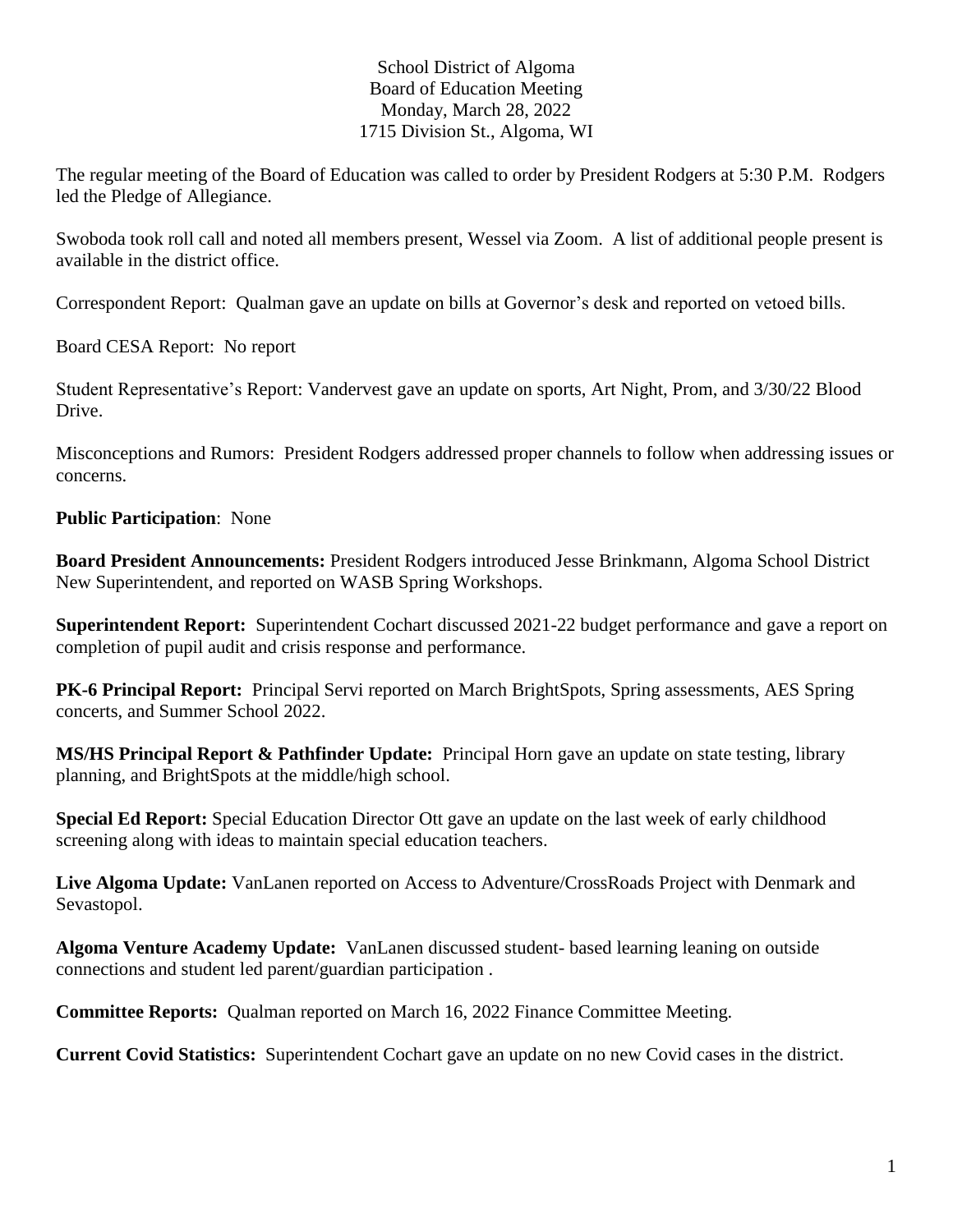## **Other Items for Discussion:**

a. Superintendent Cochart reported on Diesel Programs at both LC & NWTC and advantages of both.

b. Superintendent Cochart discussed Northeast Wisconsin Youth Apprenticeship/Internship Program.

Qualman made a motion, Wiesner seconded to approve Board Meeting Minutes of February 28, 2022 and Finance Committee Meeting Minutes of March 16, 2022. All yes. Motion carried.

Schmitz moved, Qualman seconded to approve bills as presented. All yes. Motion carried.

Wiesner moved, Schmitz seconded to approve Swoboda, Emert, and Alison DeMeuse as Board of Canvassers for April 5, 2022 Election. All yes. Motion carried.

Wessel moved, Schmitz seconded to approve Summer School 2022. All yes. Motion carried.

Swoboda moved, Schmitz seconded to approve 2022-2023 CESA 8 Service Agreement in the amount of \$22,025.00. All yes. Motion carried.

Schmitz moved, Qualman seconded to approve 1<sup>st</sup> Agency Insurance for 2022-2023 School Day Coverage. All yes. Motion carried.

Swoboda moved, Schmitz seconded to approve Northeast Wisconsin Youth Apprenticeship (NEWYA) Service Agreement. All yes. Motion carried.

Schmitz moved, Qualman seconded to approve Board/District Goals. All yes. Motion carried.

Emert moved, Wiesner seconded to approve Elementary School Student Handbook as presented. All yes. Motion carried.

Wiesner moved, Schmitz seconded to approve Middle/High School Student Handbook as presented. All yes. Motion carried.

Emert moved, Wiesner seconded to approve Middle/High School Summer Building Projects (Aquaponics flooring, FACE room remodel), not to exceed \$125,000.00. All yes. Motion carried.

No recommendations for modifications of Covid mitigation practices.

Request for future agenda items: None

Wiesner moved, Schmitz seconded to move into executive session pursuant to Statute 19.85 (1)(C)(E)(F)(I). Roll call vote. All Yes. Motion carried at 8:06 P.M.

Wiesner moved, Schmitz seconded to return to open session. Roll call vote. All Yes. Motion carried at 9:04 P.M.

Schmitz moved, Wiesner seconded to approve Hannah Reseburg, Wellness Center Desk Staff, \$8.00/Hour. All Yes. Motion carried.

Qualman moved, Wiesner seconded to approve Sarah Rios, Bus Driver, \$22.00/Hour. All Yes. Motion carried.